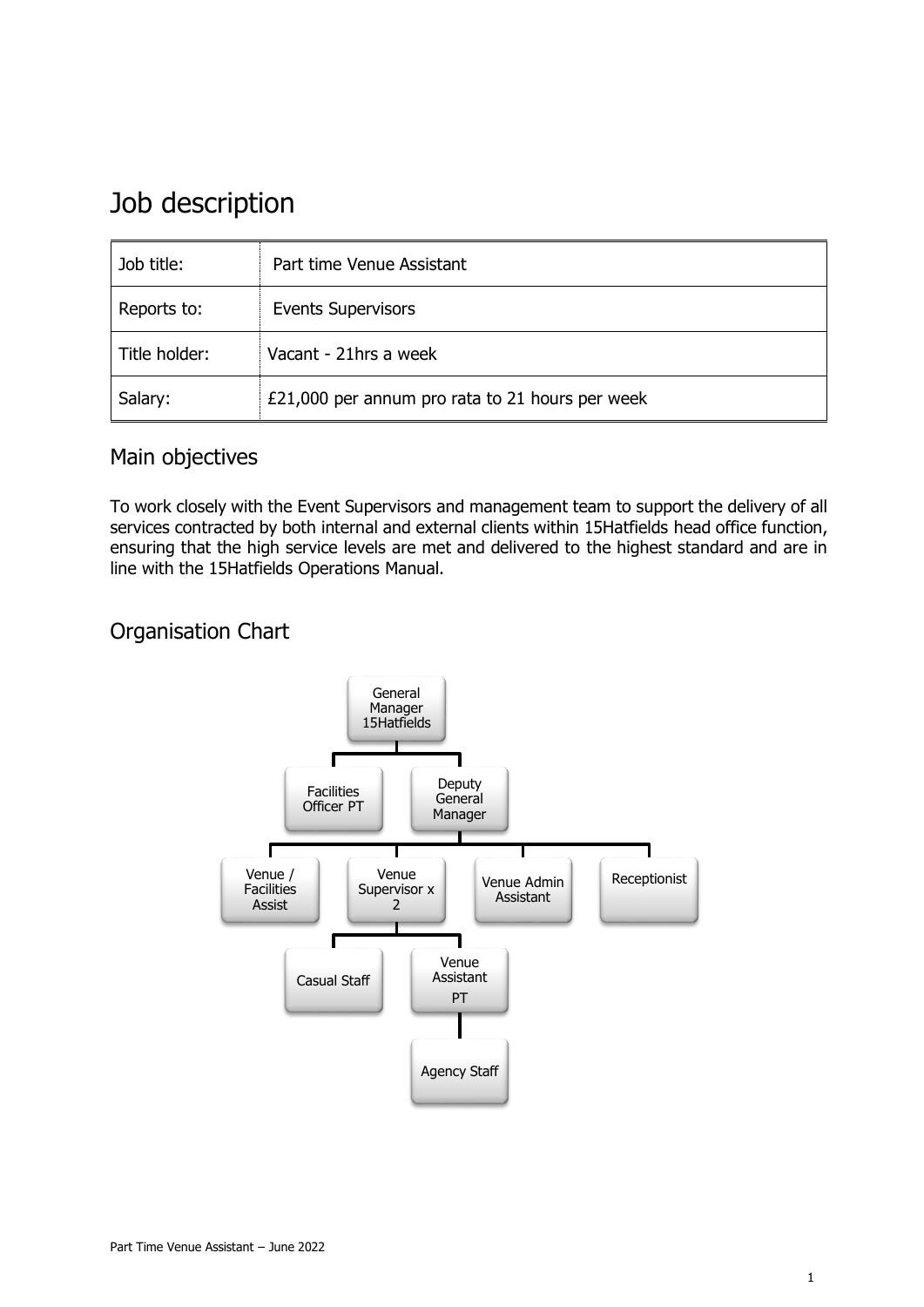# Key Duties

## Venue / Conference

- 1. Responsible for all meeting room and catering area set up and set down, including safe storage of furniture and equipment including storeroom areas.
- 2. To deliver and support all meeting, conference, and event requirements on a daily basis.
- 3. To secure all AV equipment after events (laptops, mobile projectors, microphones etc) ensuring they are returned to the appropriate storage points and secured.
- 4. Ensure the cleaning schedule has been followed and documented in line with current practices.
- 5. To support and lead the casual staff under your guidance, conduct uniform checks, ensure they are following Health and Safety, Food Hygiene and manual Handling duties correctly as well as other company policy and procedures.
- 6. Reception duties, which include operating the switchboard for CIEH, receiving deliveries, meeting and greeting clients and visitors
- 7. To advise the Venue Supervisor of items that need ordering.
- 8. To accept delivery of stock and ensure correct and safe storage of all items.
- 9. To attend and support all weekly briefings and implement all new procedures.
- 10. To ensure you follow the guidelines on recycling in accordance with ISO14001 and Echamps policy
- 11. To ensure the venue is always clean and tidy as detailed within the operations manual.
- 12. To keep up to date with any new relevant training courses.
- 13. To follow any reasonable request issued by the management team.

#### Client Management

- 1. Liaise with supervisors pre- event to establish setup requirements and agenda for the day.
- 2. To liaise directly with the client /event organiser for each event, and to be a point of contact
- 3. To work with the Venue Supervisor to develop and execute the desired service

## Compliance with Regulations

- 1. Follow current food hygiene practices in accordance with FSBB regulations
- 2. Monitoring costs of all consumables
- 3. To accept hot and cold food deliveries and carry out random temp checks, follow the guidelines issued concerning the safe storage of cooked high-risk foods. (food safety Manual).
- 4. Premises alcohol licence holder.
- 5. Carry out weekly catering orders for internal and external meetings when needed.
- 6. To act responsibly with data held by CIEH that you may have access to as part of your role, adhering to the provided guidelines and policies and reporting any concerns or possible breaches of data to CIEH's Data Compliance Officer.